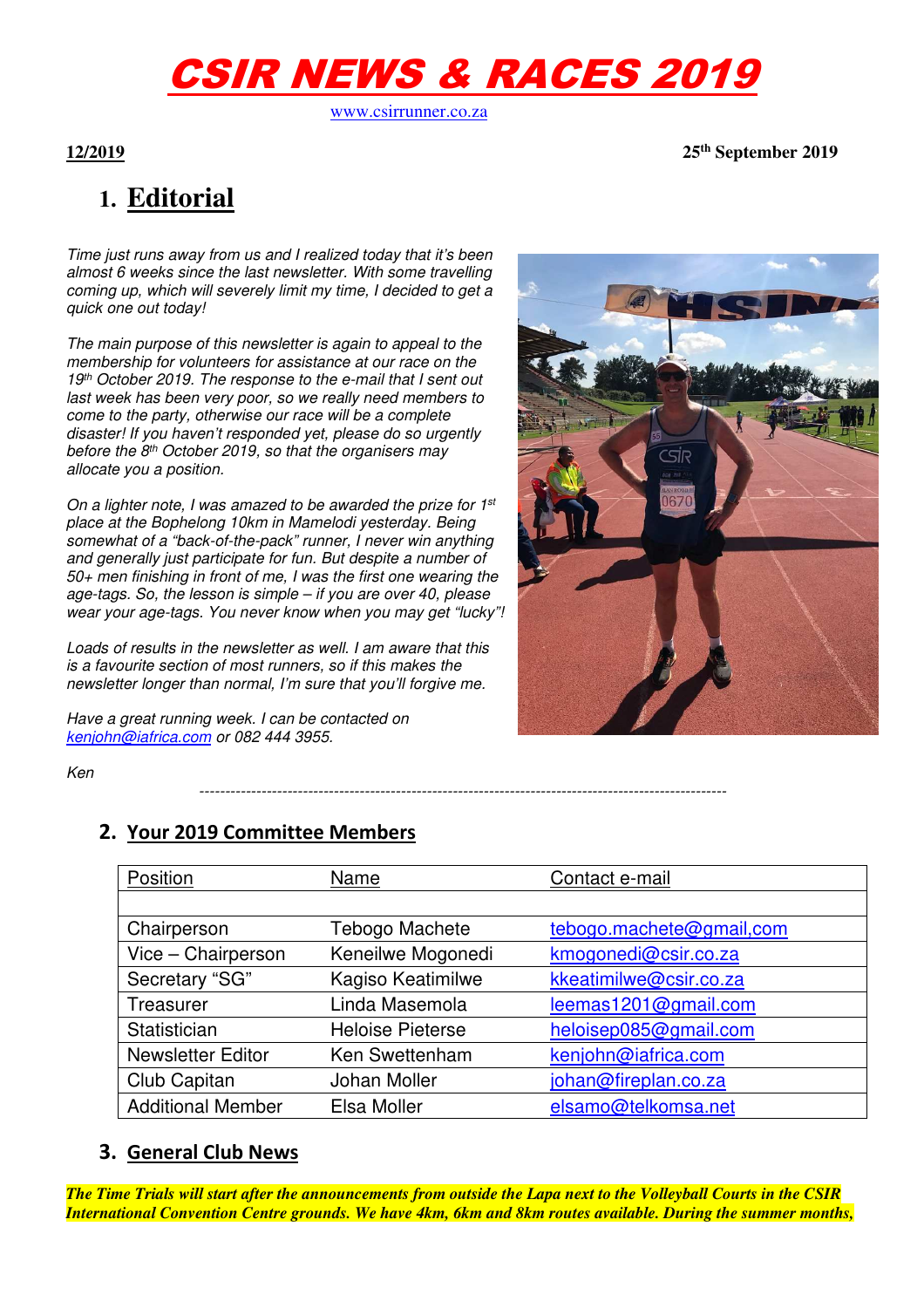*Time Trials will start at 17h30. Please note that the Time Trials will start from 17h30 at the beginning of September and will continue at that time until the end of April 2020!*

Membership: **ALL QUERIES REGARDING MEMBERSHIPS MAY BE DIRECTED TO OUR CLUB SECRETARY, CONTACT DETAILS ABOVE or Elsa Moller, also contactable in the table above.** 

*As most of you are aware, you are unable to get access to the CSIR Recreation Area if you do not have a club card! You cannot get one unless you are a fully paid up member in good standing. They are being very strict about this! No card = no access! Cards are available from the Club Office just to the left of the booms at the CSIR International Convention Centre. Please take proof of payment with you!* 

Website: Our club website is www.csirrunner.co.za. We thank David Swettenham for looking after the website on behalf of the club. You can now subscribe or unsubscribe to the newsletters on the website, as well as finding back copies of the newsletter there.

Other Interesting Websites: www.runnersguide.co.za www.runnersworld.co.za www.runnerstalk.co.za www.raceresults.co.za www.runawaysport.co.za

**Club Chairperson: Tebogo Machethe. Contact him with any concerns, suggestions, complaints or compliments regarding club affairs at Tebogo.machethe@gmail.com or 072 273 9440.** 

### **4. UPCOMING CLUB EVENTS**

*Sadly, the "Time Out" bar is closed until further notice. We will inform you as and when our favourite pub opens again. It's really not the same not to have a few beers after the Time Trial. However, normal Time Trials continue as normal – without the beer!* 

*The next League Race is the Chamberlains Capital Classic on the 5th October 2019. For reasons beyond our control, the club trailer and the usual catering have not been at League Races for the last 3 months and for this, we apologise! We will make every effort to make sure that the catering is present for the next race, as it is a big event and we expect many our members to run. Please look out for the gazebo and join us for a drink and something to eat at the race!* 

### **5. UPCOMING GAUTENG RACES**

#### **September 2019**

**28th September 2019 – 06h00 (05h45 for Walkers) – Irene Spring Race 5km / 10km / 21km. Irene Village Mall. 29th September 2019 – 07h00 – Rainbow 5km / 10km / 21km. Barnard Stadium, Kempton Park. (CGA)** 

#### **October 2019**

**5 th October 2019 – 06h00 – Chamberlains Capital Classic 5km / 10km / 21km. Phobians Club, Queens Crescent, Lynnwood. AGN League Race.** 

**6 th October 2019 – 08h00 – Jo'burg's Most Beautiful Race 5km / 10km. Marks Park Sports Club, Judith Road, Emmarentia. (CGA). Pre-entries only!** 

**12th October 2019 – 05h30 – Jacaranda City Challenge 5km / 10km / 21km / 42km. Hoerskool Oos-Moot. Please note new venue!** 

**13th October 2019 – 07h00 – Fat Cats 5km / 10km. Waterfall Park, Mall of Africa, Magwa Crescent, Midrand. New Event!** 

**Flyers for all the above races can be obtained from** www.raceresults.co.za **as well as selected races in other provinces.**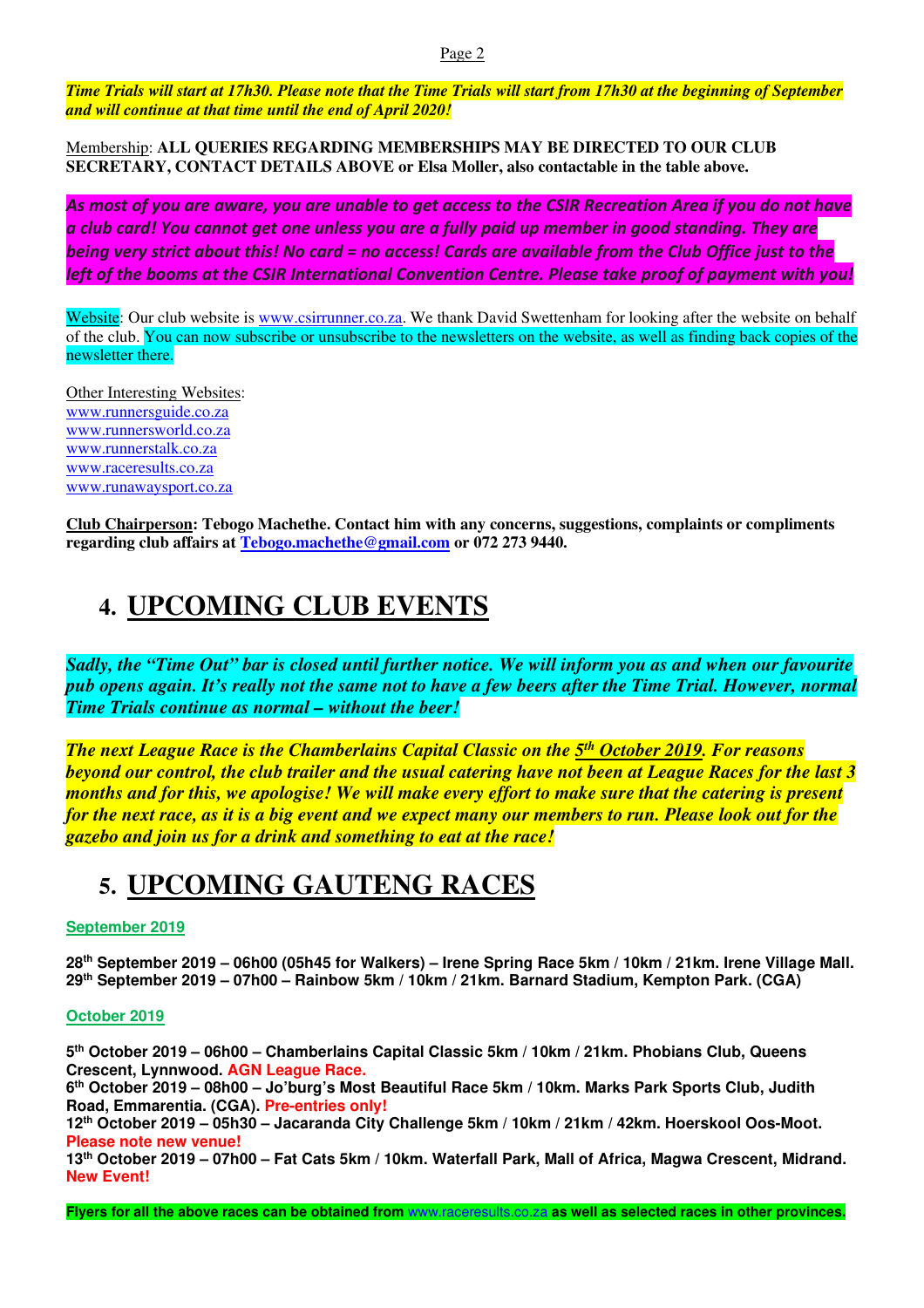### **6. CSIR 10/21km ROAD RACE**

**Our next event is scheduled for Saturday 19th October 2019. Please keep this morning clear in your 2019 diaries and give us a few hours of your time to assist at the race! As you know, we always need all hands-on deck to make our event a success!** 

**If you haven't responded already, please respond urgently to me at kenjohn@iafrica.com with your willingness to help on the morning. We need people to marshall, hand out medals at the end, registration and many other areas of assistance. Marshalling is particular still need a number of positions filled. We do need your reply by 8th October 2019 so that jobs can be allocated and advised in plenty of time for the event!** 

*Please be aware that no CSIR Running Club Member will be permitted to run the race itself, as we really do need your assistance on the morning! A Helper's Run will be arranged for all members wishing to run the route.* 

### **7. CSIR AT THE RACES**

| <b>Position</b>   Initials |              | <b>Surname</b> |   |    | Sex Age Club | <b>Finish Time</b> |
|----------------------------|--------------|----------------|---|----|--------------|--------------------|
| 164                        | W            | Fourie         | M | 52 | Csir         | 01:14:05           |
| 168                        | W            | Dittmar        | M | 28 | Csir         | 01:14:20           |
| 319                        | $\mathbf N$  | <b>Bird</b>    | M |    | Csir         | 01:21:59           |
| 346                        | J            | Tredoux        | M |    | Csir         | 01:23:03           |
| 492                        | M            | Thompson       |   |    | Csir         | 01:28:11           |
| 497                        | M            | Dolphin        | F | 54 | Csir         | 01:28:18           |
| 519                        | K            | Beyl           | F | 45 | Csir         | 01:29:06           |
| 586                        | J            | Da Silva       | M | 67 | Csir         | 01:31:49           |
| 660                        | E            | Rakate         |   | 40 | Csir         | 01:33:54           |
| 716                        | P            | Vermaak        | F | 63 | Csir         | 01:35:24           |
| 809                        | K            | Keatimilwe     | M | 58 | Csir         | 01:38:04           |
| 827                        | J            | De Koker       |   |    | Csir         | 01:38:52           |
| 924                        | K            | Swanland       | M | 67 | Csir         | 01:42:24           |
| 999                        | $\mathbf{P}$ | Peres          |   | 68 | Csir         | 01:45:24           |
| 1381                       | K            | Swettenham     | M | 56 | Csir         | 02:06:35           |
| 1475                       | A            | Oosthuizen     | M | 67 | Csir         | 02:17:05           |

Csir results for the Phobians (AGN) 15km race - 2019-08-17 16 club finishers

Csir results for the Clicks SMU (AGN) 21km race - 2019-08-24

#### 2 club finishers

|     |                                             |  | Position  Initials   Surname   Sex  Age  Club  Finish Time |
|-----|---------------------------------------------|--|------------------------------------------------------------|
|     | <b>Keatimilwe</b> M   55   Csir   02:21:24  |  |                                                            |
| 260 | Swettenham   M   56 $\ $ Csir $\ $ 02:42:46 |  |                                                            |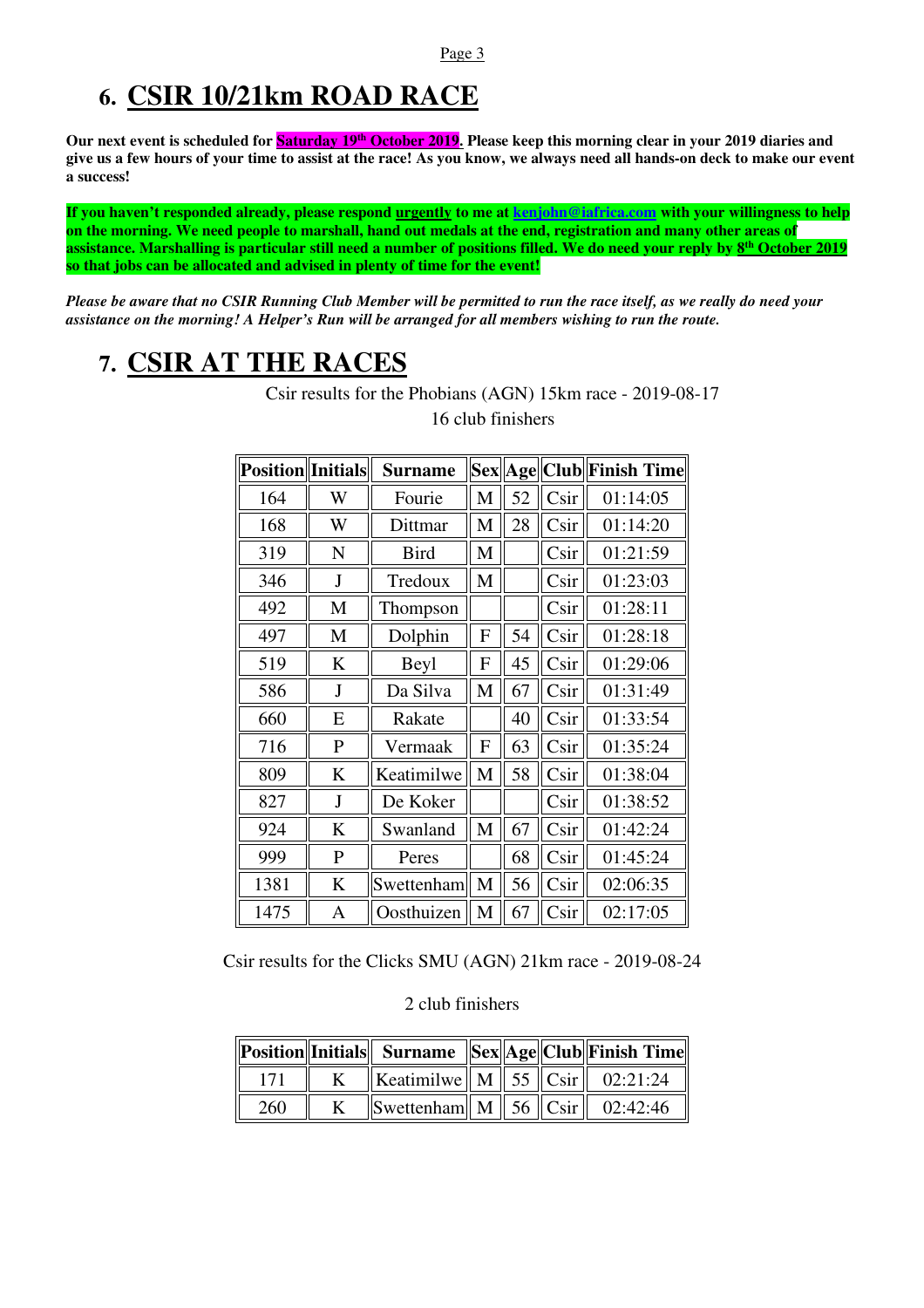#### Page 4

Csir results for the Spirit Of Flight (AGN) SHORT COURSE 10km race - 2019-08-31

| <b>Position</b> Initials |              | <b>Surname</b> | <b>Sex</b> |    |                   | Age  Club  Finish Time |
|--------------------------|--------------|----------------|------------|----|-------------------|------------------------|
| 108                      | $\mathsf{C}$ | Fisher         | M          | 61 | Csir              | 00:37:59               |
| 313                      | K            | Halland        | M          | 55 | C <sub>Si</sub> r | 00:44:14               |
| 358                      | W            | Dittmar        | M          | 28 | Csir              | 00:45:23               |
| 359                      | B            | Yalisi         | M          | 38 | C <sub>Si</sub> r | 00:45:25               |
| 507                      | K            | Keatimilwe     | M          | 58 | C <sub>Si</sub> r | 00:49:31               |
| 522                      | K            | Beyl           | F          | 25 | Csir              | 00:49:49               |
| 536                      | A            | Chingombe      | M          | 38 | C <sub>Si</sub>   | 00:50:01               |
| 589                      | J            | De Koker       | M          | 49 | Csir              | 00:51:13               |
| 622                      | D            | Chirwa         | F          | 32 | Csir              | 00:51:46               |
| 752                      | P            | Peres          | M          | 68 | Csir              | 00:55:00               |
| 995                      | K            | Swanlund       | M          | 67 | Csir              | 01:00:21               |
| 1304                     | T            | Olckers        | F          | 27 | Csir              | 01:11:00               |
| 1371                     | A            | Oosthuizen     | M          | 67 | Csir              | 01:15:27               |
| 1529                     | K            | Swettenham     | M          | 56 | Csir              | 01:27:16               |

#### 14 club finishers

Csir results for the Brooklyn (AGN) 10km race - 2019-09-07

| <b>Position</b> Initials |   | <b>Surname</b> |   |    |                 | Sex  Age  Club  Finish Time |
|--------------------------|---|----------------|---|----|-----------------|-----------------------------|
| 47                       | C | Fisher         | М | 61 | C <sub>Si</sub> | 00:44:08                    |
| 330                      | G | Roux           | M | 61 | Csir            | 01:00:18                    |
| 430                      | P | Peres          | M | 68 | Csir            | 01:03:53                    |
| 529                      | J | De Koker       | М | 49 | Csir            | 01:06:34                    |
| 558                      | N | Young          | М | 65 | Csir            | 01:07:30                    |
| 630                      | M | Dolphin        | F | 54 | Csir            | 01:10:01                    |
| 631                      | Z | Schutte        | F | 30 | C <sub>Si</sub> | 01:10:02                    |
| 976                      | T | Olckers        | F | 27 | C <sub>Si</sub> | 01:22:58                    |
| 987                      | T | Gumede         | F | 45 | C <sub>Si</sub> | 01:23:25                    |
| 1073                     | Α | Oosthuizen     | M | 67 | C <sub>Si</sub> | 01:28:16                    |
| 1075                     | E | Fourie         | F | 37 | Csir            | 01:28:21                    |

#### 11 club finishers

Csir results for the Brooklyn (AGN) 21km race - 2019-09-07

#### 10 club finishers

|    |        |  | Position  Initials   Surname   Sex  Age  Club  Finish Time |
|----|--------|--|------------------------------------------------------------|
| 25 |        |  | Shabalala    M    45 $  $ Csir $  $ 01:33:20               |
| 45 |        |  | Mkhonza    M    29    Csir    01:37:40                     |
| 63 | De Wet |  | $\ M\ $ 37 $\ C\sin\ $ 01:42:40                            |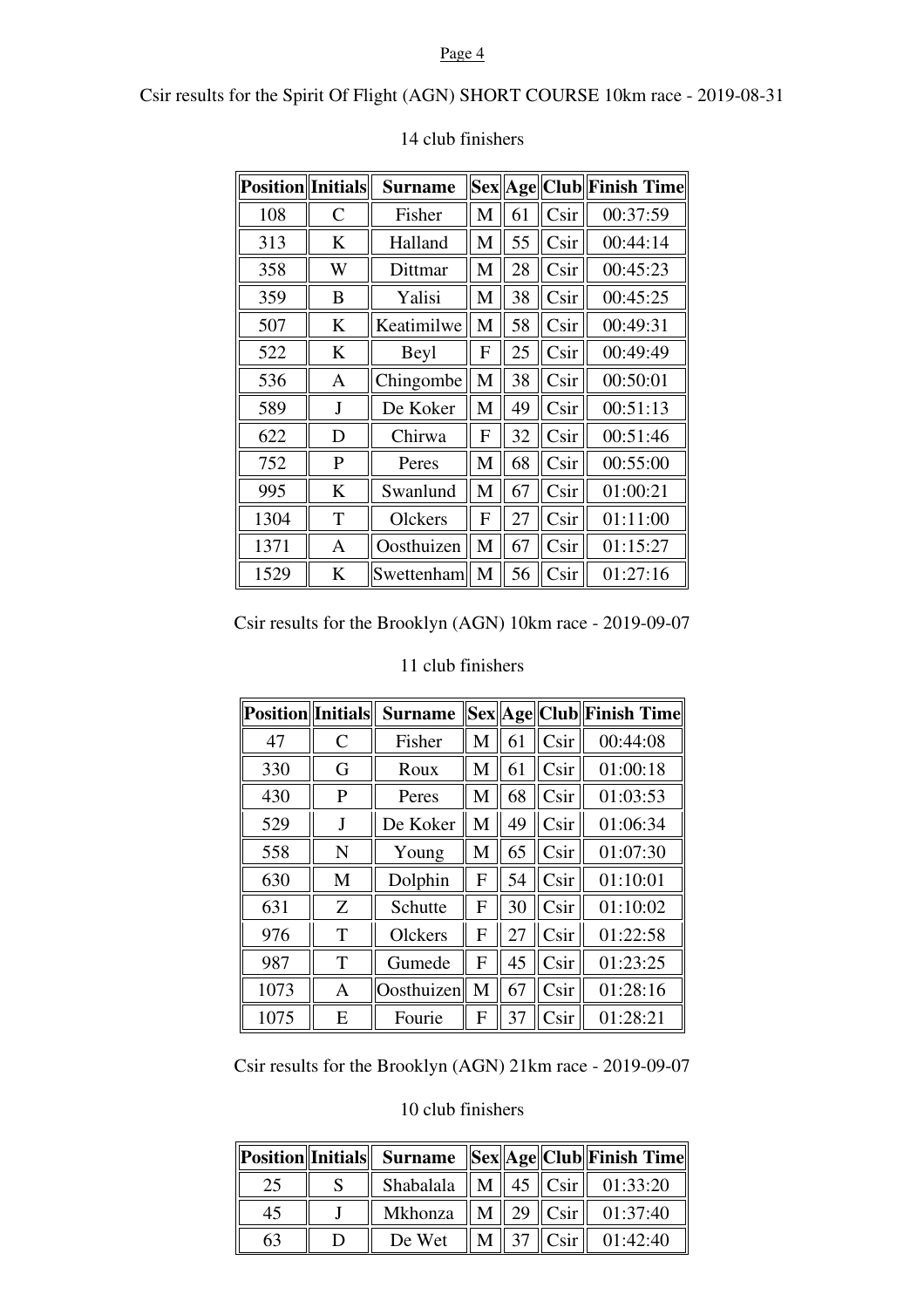| 353  | S | Hefer          | М | 39 | C <sub>Si</sub> | 02:05:37 |
|------|---|----------------|---|----|-----------------|----------|
| 362  | N | Sefara         | М | 45 | Csir            | 02:05:55 |
| 384  | K | Beyl           | F | 25 | Csir            | 02:07:46 |
| 697  | В | Julius         | F | 41 | Csir            | 02:26:30 |
| 747  |   | Botha          | М | 40 | Csir            | 02:28:52 |
| 999  | S | Makhanya       | F | 34 | Csir            | 02:55:09 |
| 1003 | K | Swettenham   M |   | 56 | Csir            | 02:55:37 |

Csir results for the Brooklyn (AGN) 32km race - 2019-09-07

#### 5 club finishers

|     |   |                                                                      |   |    |                         | Position  Initials   Surname   Sex  Age  Club  Finish Time |
|-----|---|----------------------------------------------------------------------|---|----|-------------------------|------------------------------------------------------------|
| 183 | W | Fourie                                                               | М |    | 52 $\vert$ Csir $\vert$ | 02:58:10                                                   |
| 221 | W | Dittmar                                                              | M |    | C <sub>Si</sub>         | 03:03:06                                                   |
| 276 | A | $\vert$ Chingambe $\vert\vert M \vert\vert 38 \vert\vert Csir \vert$ |   |    |                         | 03:09:43                                                   |
| 325 |   | Tseka                                                                |   | 44 | C <sub>Si</sub>         | 03:13:04                                                   |
| 424 |   | Pretorius                                                            |   |    | C <sub>Si</sub>         | 03:22:12                                                   |

Csir results for the Fred Morrison (CGA) 21km race - 2019-09-08

#### 1 club finishers

|     |                                               |  | Position  Initials   Surname   Sex  Age  Club  Finish Time |
|-----|-----------------------------------------------|--|------------------------------------------------------------|
| 612 | Swettenham M 56 $\vert$ Csir $\vert$ 02:59:00 |  |                                                            |

Csir results for the Muller Potgieter (AGN) 10km race - 2019-09-14

#### 4 club finishers

|     |   |                                                                                  |   |                                             | Position  Initials  Surname  Sex  Age  Club  Finish Time |
|-----|---|----------------------------------------------------------------------------------|---|---------------------------------------------|----------------------------------------------------------|
| 153 |   | $\left\Vert \text{De Koker} \right\Vert M \left\Vert 49 \right\Vert \text{Csir}$ |   |                                             | 01:04:23                                                 |
| 317 | т | Olckers                                                                          |   | $F \  27 \  C\rm{sir}$                      | 01:22:26                                                 |
| 319 | N | Gombe                                                                            |   | $F \  52 \  C$ sir                          | 01:22:54                                                 |
| 343 | E | Fourie                                                                           | F | $\parallel$ 57 $\parallel$ Csir $\parallel$ | 01:26:37                                                 |

Csir results for the Muller Potgieter (AGN) 21km race - 2019-09-14

#### 3 club finishers

|     |   |             |  |                        | Position  Initials  Surname  Sex  Age  Club  Finish Time |
|-----|---|-------------|--|------------------------|----------------------------------------------------------|
|     | W |             |  |                        | Fourie $  M   52   Csir   01:49:15$                      |
| 74  | W |             |  |                        | Dittmar   M   28 $\ $ Csir $\ $ 01:49:16                 |
| 102 |   | <b>Bird</b> |  | $\text{M}$   45   Csir | 01:53:44                                                 |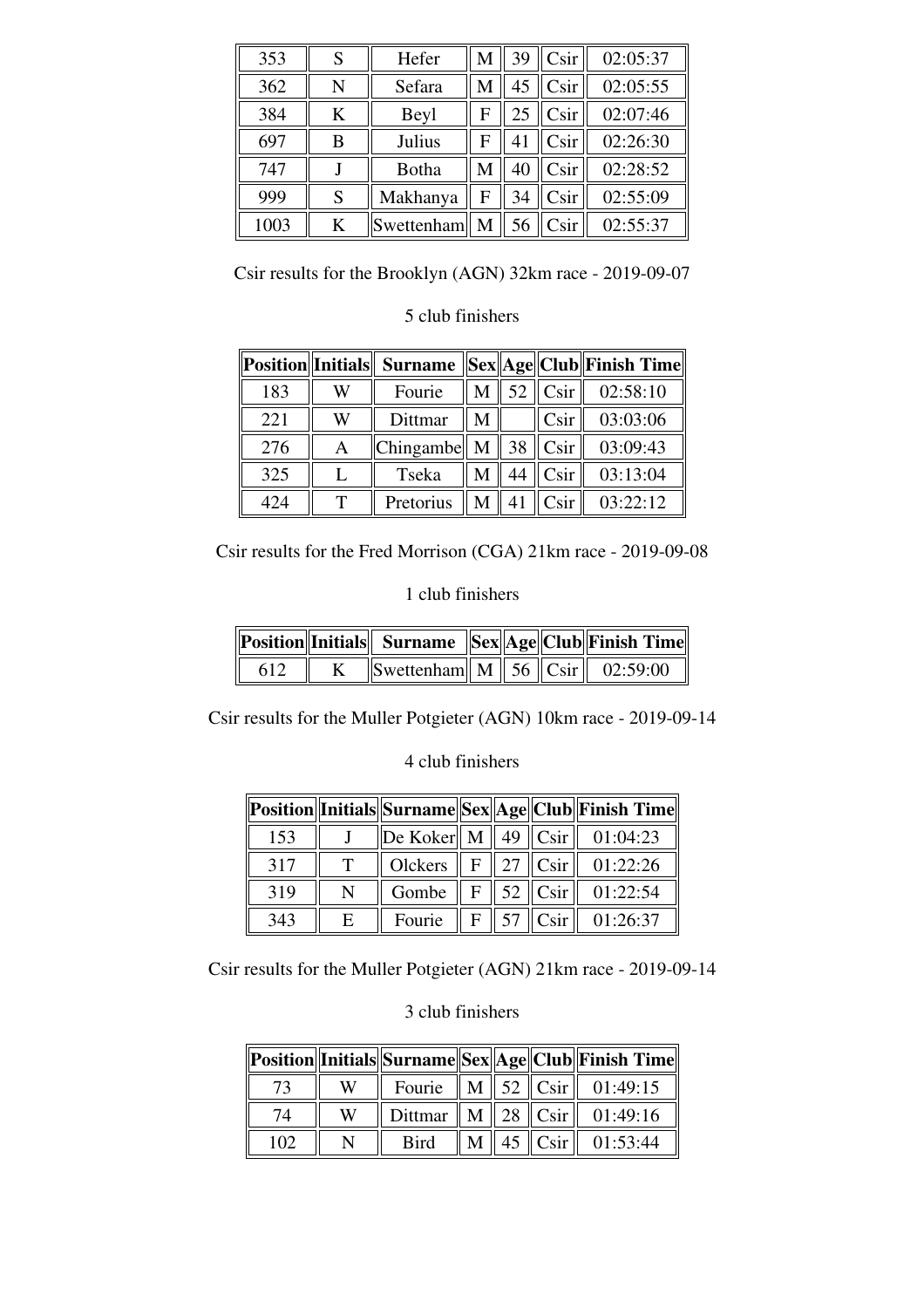#### Page 6

Csir results for the Lester Mills Memorial (AGN) 10km race - 2019-09-18

|     |   |                                         |   |    |                   | Position  Initials   Surname   Sex  Age  Club  Finish Time |
|-----|---|-----------------------------------------|---|----|-------------------|------------------------------------------------------------|
| 41  | € | Fisher                                  | М |    | $60$   Csir       | 00:44:34                                                   |
| 121 | W | Dittmar                                 | M |    | $28$   Csir       | 00:54:13                                                   |
| 233 | Е | Wentzel                                 | F | 47 | C <sub>Si</sub> r | 01:03:05                                                   |
| 250 |   | De Koker                                | M | 49 | C <sub>Sir</sub>  | 01:04:49                                                   |
| 356 | А | $\left\Vert$ Oosthuizen $\right\Vert$ M |   |    | $67$ Csir         | 01:32:40                                                   |

#### 5 club finishers

Csir results for the Morula (AGN) 21km race - 2019-09-21

#### 1 club finishers

| Position  Initials   Surname   Sex  Age  Club  Finish Time |  |                                       |  |  |  |  |
|------------------------------------------------------------|--|---------------------------------------|--|--|--|--|
| 161                                                        |  | Swettenham   M   56   Csir   02:55:52 |  |  |  |  |

Csir results for the Bophelong (AGN) 10km race - 2019-09-24

#### 3 club finishers

|     |   |                                                        |  | Position  Initials   Surname   Sex  Age  Club  Finish Time |
|-----|---|--------------------------------------------------------|--|------------------------------------------------------------|
| 49  | N |                                                        |  | Young $\ M\ $ 65 $\ C\sin\ $ 00:59:04                      |
| 101 | K | Swettenham   M   56   Csir   01:14:00                  |  |                                                            |
| 112 |   | $\ $ Oosthuizen $\ $ M $\ $ 67 $\ $ Csir $\ $ 01:22:24 |  |                                                            |

Csir results for the Bophelong (AGN) 21km race - 2019-09-24

3 club finishers

|     |   |        |  |                       | Position  Initials  Surname  Sex  Age  Club  Finish Time |
|-----|---|--------|--|-----------------------|----------------------------------------------------------|
|     |   |        |  |                       | Shabalala    M    45    Csir    01:30:37                 |
| 171 |   |        |  |                       | $\ Ngcwabe\  F \  45 \  C\sin \  02:24:53$               |
|     | R | Julius |  | $F \  40 \  C\sin \ $ | 02:25:27                                                 |

#### **Cape Town City Marathon**

| 3018 | 4143  | <b>Thebe MOKONE</b>     | 04:09:09 | Senior    | 1325 | Male   | 2494 | CSIR RUNNING CLUB        | South Africa |
|------|-------|-------------------------|----------|-----------|------|--------|------|--------------------------|--------------|
|      |       |                         |          |           |      |        |      |                          |              |
| 3527 | 7131  | <b>Nelson SEFARA</b>    | 04:17:19 | 40-49     | 965  | Male   | 2856 | <b>CSIR RUNNING CLUB</b> | South Africa |
|      |       |                         |          |           |      |        |      |                          |              |
| 6021 | 11008 | <b>Mariente DOLPHIN</b> | 04:51:11 | $50 - 59$ | 178  | Female | 1575 | CSIR RUNNING CLUB        | South Africa |
|      |       |                         |          |           |      |        |      |                          |              |
| 6467 | 7024  | <b>Mokgwetsi RAKATE</b> | 04:57:34 | 40-49     | 1592 | Male   | 4695 | CSIR RUNNING CLUB        | South Africa |
|      |       |                         |          |           |      |        |      |                          |              |
| 6502 | 8936  | <b>Grace LONDON</b>     | 04:57:57 | Senior    | 960  | Female | 1786 | CSIR RUNNING CLUB        | South Africa |
|      |       |                         |          |           |      |        |      |                          |              |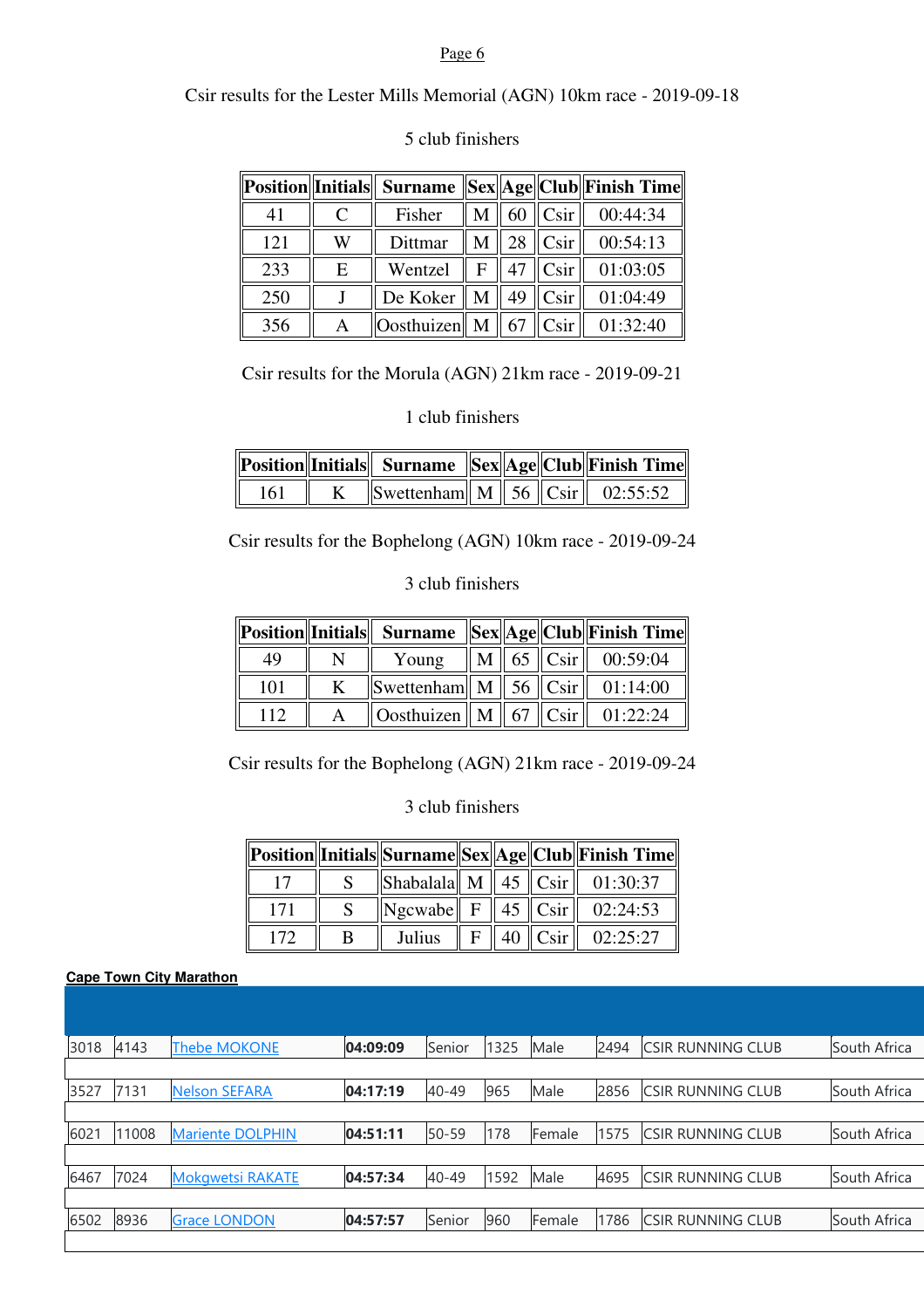| 6849 | 14521 | <b>Bianca JULIUS</b>  | 05:04:06   | 40-49     | 639 | Female        | 1925 | <b>CSIR RUNNING CLUB</b>  | South Africa |
|------|-------|-----------------------|------------|-----------|-----|---------------|------|---------------------------|--------------|
|      |       |                       |            |           |     |               |      |                           |              |
| 9435 | 15543 | <b>Ken SWETTENHAM</b> | 06:25:04   | $50 - 59$ | 958 | Male          | 621  | <b>ICSIR RUNNING CLUB</b> | South Africa |
|      | 14827 | Linda MASEMOLA        | <b>DNF</b> | Senior    |     | <b>Female</b> |      | <b>ICSIR RUNNING CLUB</b> |              |

### **8. CSIR Running Club Achievers**

*I'm sure Colin Fisher may have won one or two of his age categories since the last newsletter, but I do have photo's of* **Neville Young** *and myself, who won our respective age categories at the Bophelong 10km race in Mamelodi on the 24th September 2019, as below: -* 



**If you are aware of any of our club members achieving podium positions at a race or achieving any personal milestone, please post a photo to me or on our CSIR Running Club Facebook page and I will put it under this section!**

### **9. Trail Running**

If you are looking for something different, then check out the website, www.trailadventure.co.za. It has venues and future events listed there.

### **10. General**



*Body Kinetics assist us with a waterpoint at our race. They are based at the CSIR and convenient to all of us. Please support them!* 

#### *Condolences*

Once again, it is with great sadness that the CSIR Running Club offers its sincere condolences to our Club Captain, *Johann Moller* and his wife, *Elsa* and their family for the passing of Johann's Mother earlier this month. Please accept our thoughts and prayers for you and your family and we wish you strength during this difficult time.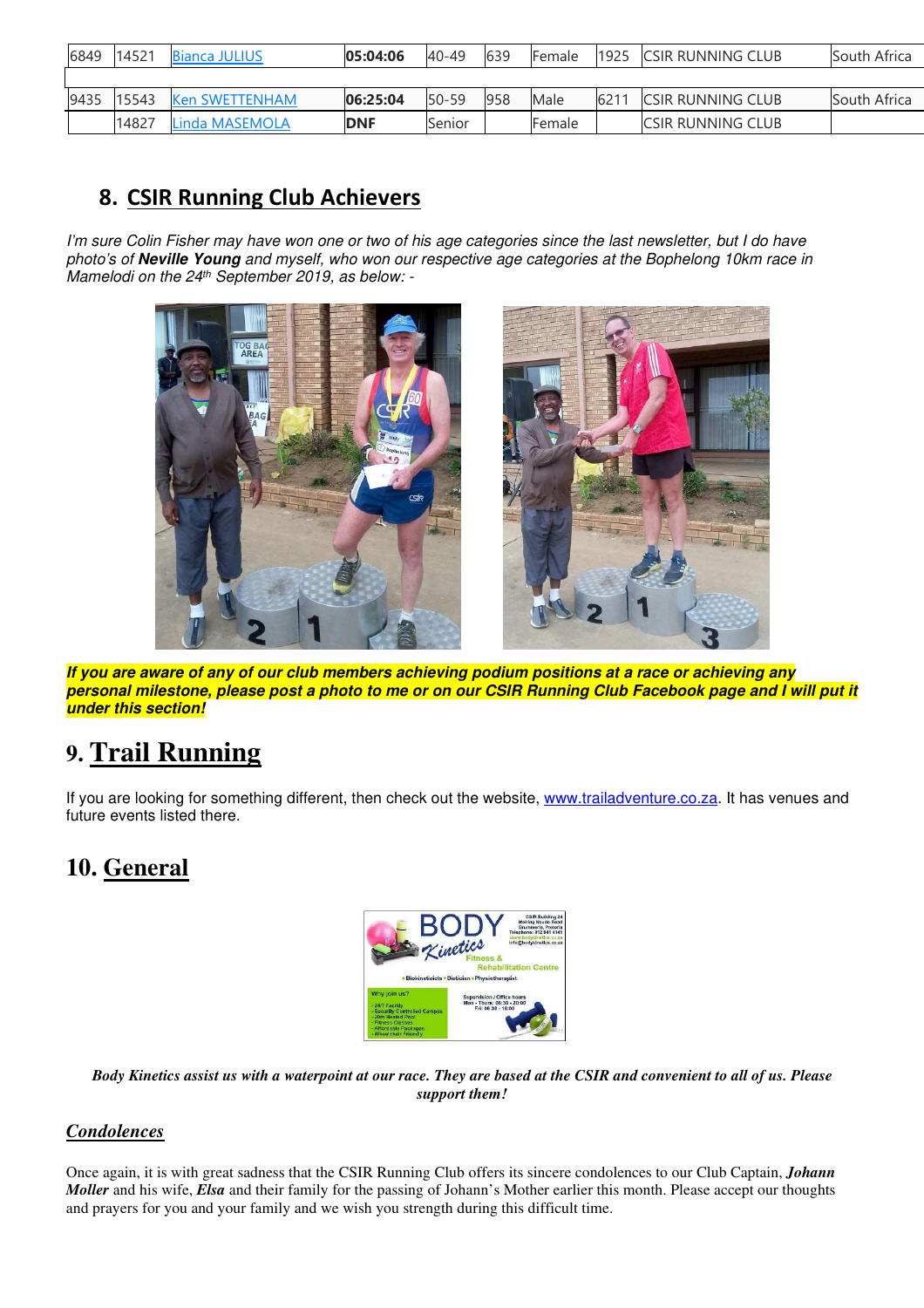#### *Club Access Cards*

**Tebogo Gumede** will again be available for the issuing of club access cards for members on the following date at the club office just to the left of the booms in the Convention Centre: -

30th September 2019 from 17h00 to 19h00.

#### *Age Badges*

**Elaine Wentzel** is able to make up age category tags in accordance with ASA and AGN regulations at a cost of R50.00 per set.

Elaine can be contacted on elaine.wentzel09@gmail.com if you would like to order a set for yourself or any other club member!

#### **1000km Challenge**

*Many of you will know that I am a die-hard entrant into the competition called the 1000km Challenge. During the 2018 / 19 Running season, I completed my 22nd 1000km Challenge and was thrilled to be a part of the Awards Luncheon that took place during August. This competition keeps me motivated to run and I hope to be a part of it for many years to come. Below are photos of me collecting my awards from one of the organisers, Hettie Fourie, as well as the group of lunatics who do this competition year-after-year! Please let me know if you want more details on how to enter for this event, that honours all runners and walkers, no matter what your pace, or where you finish – as long as you do finish.* -